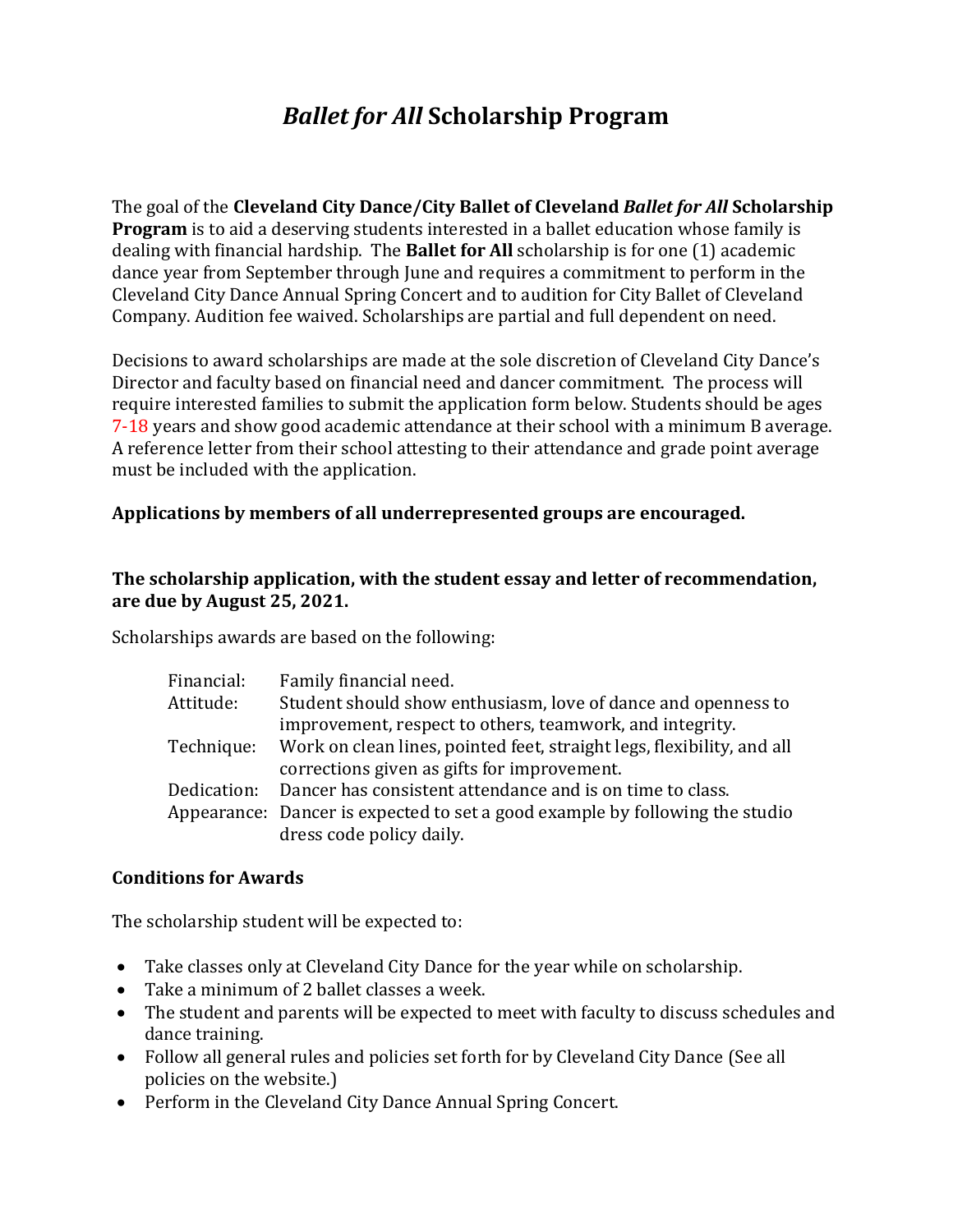The parent(s)/guardian(s) agree to:

- Have the scholarship student to class and rehearsals on-time.
- Keep the scholarship student's schedule clear of outside conflicts from their obligations to Cleveland City Dance.
- Ensure that any balance of tuition/fees are paid on time and in good standing.

Scholarship winner will be notified by e-mail by September 5, 2021.

How to apply:

- 1. Complete the scholarship application including financials due by August 25, 2021.
- 2. Student should write an essay explaining, "Why I want to study ballet."

# CLEVELAND CITY DANCE SCHOLARSHIP APPLICATION

|  | Are you currently on scholarship at your academic school? (Please Circle) Yes | No             |  |
|--|-------------------------------------------------------------------------------|----------------|--|
|  | Have you received scholarships at other dance schools? (Please Circle) Yes    | N <sub>o</sub> |  |
|  |                                                                               |                |  |
|  |                                                                               |                |  |
|  |                                                                               |                |  |
|  |                                                                               |                |  |
|  |                                                                               |                |  |
|  |                                                                               |                |  |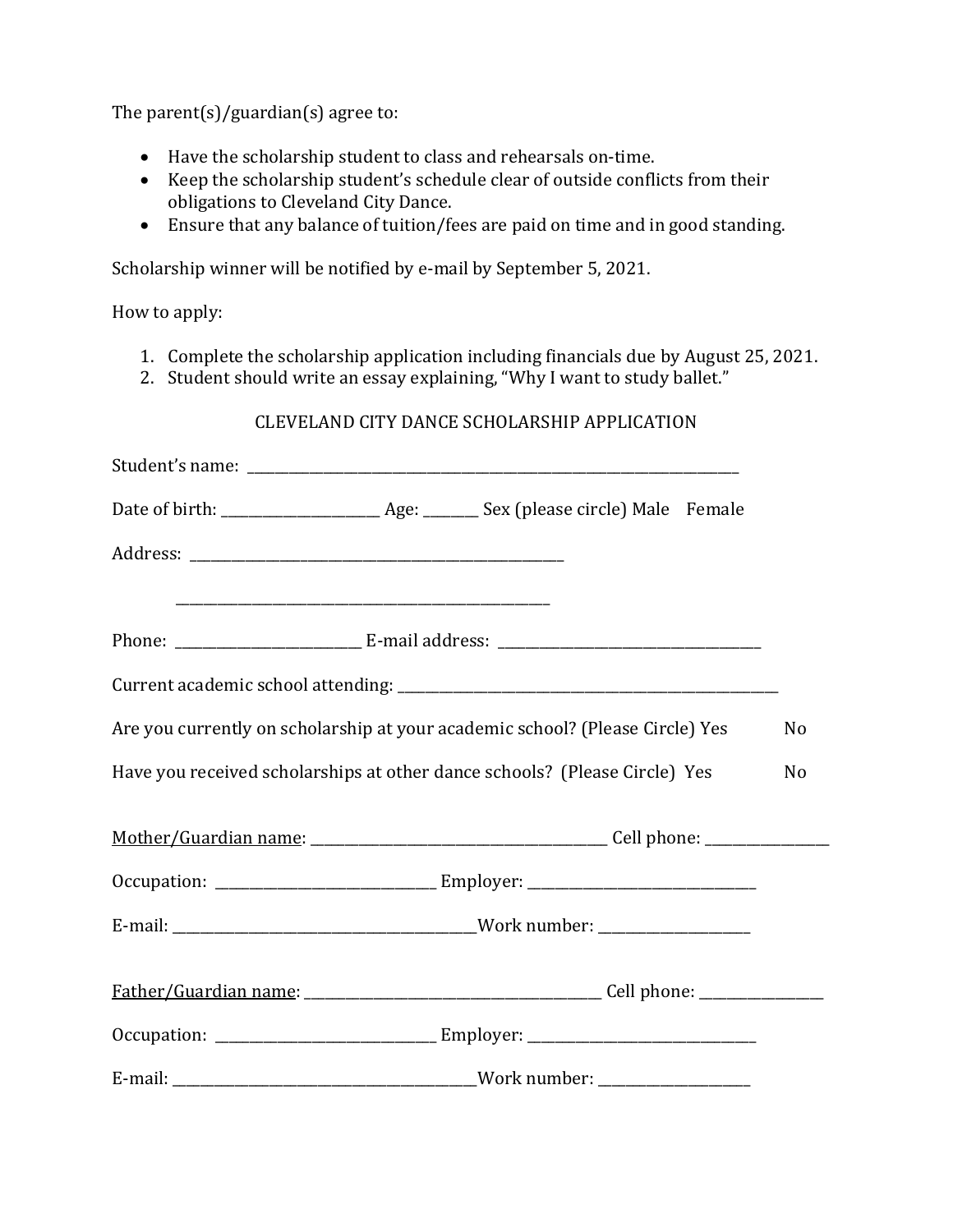Student's dance experience:

\_\_\_\_\_\_\_\_\_\_\_\_\_\_\_\_\_\_\_\_\_\_\_\_\_\_\_\_\_\_\_\_\_\_\_\_\_\_\_\_\_\_\_\_\_

# **Student Essay**

Please submit an essay on a separate paper by the student "Why I study classical ballet". Please include in the answer any future plans for ballet.

\_\_\_\_\_\_\_\_\_\_\_\_\_\_\_\_\_\_\_\_\_\_\_\_\_\_\_\_\_\_\_\_\_\_\_\_\_\_\_\_\_\_\_\_\_\_\_\_\_\_\_\_\_\_\_\_\_\_\_\_\_\_\_\_\_\_\_\_\_\_\_\_\_\_\_\_\_\_\_\_\_\_\_\_\_\_\_\_\_\_\_\_\_\_\_\_\_\_\_\_\_\_\_\_\_ \_\_\_\_\_\_\_\_\_\_\_\_\_\_\_\_\_\_\_\_\_\_\_\_\_\_\_\_\_\_\_\_\_\_\_\_\_\_\_\_\_\_\_\_\_\_\_\_\_\_\_\_\_\_\_\_\_\_\_\_\_\_\_\_\_\_\_\_\_\_\_\_\_\_\_\_\_\_\_\_\_\_\_\_\_\_\_\_\_\_\_\_\_\_\_\_\_\_\_\_\_\_\_\_\_

Parent/Legal Guardian agrees to accept the responsibility to have student to the studio on time for all classes and rehearsals. Agrees to forfeit and return to CCD the full amount of the Scholarship award within thirty- (30) days of change in economic status, withdrawal, or dismissal from the Scholarship Program. Parent/Legal Guardian agrees that CCD may contact student for purposes of promoting its scholarship programs, and agrees, if contacted, to voluntarily provide, and let CCD use photographs, quotations, or other information to help CCD in its public relations and fundraising efforts. For the Student to begin classes on Scholarship this agreement must be returned no later than August 25, 2021, or CCD maintains the authority to withdraw its scholarship offer. The CDC *Ballet for All* scholarship is supported by an anonymous donor.

| Date: $\frac{1}{1}$                                                               |
|-----------------------------------------------------------------------------------|
| Signature of parent/guardian                                                      |
|                                                                                   |
| <b>Financial Information</b>                                                      |
|                                                                                   |
| Please provide the following information for the 2020 tax year before deductions: |
| Father's gross income \$                                                          |
| Mother's gross income $\frac{1}{2}$                                               |
| Student's earned Income (if any) \$                                               |
| Are you currently on public assistance? (please circle) Yes<br>N <sub>0</sub>     |